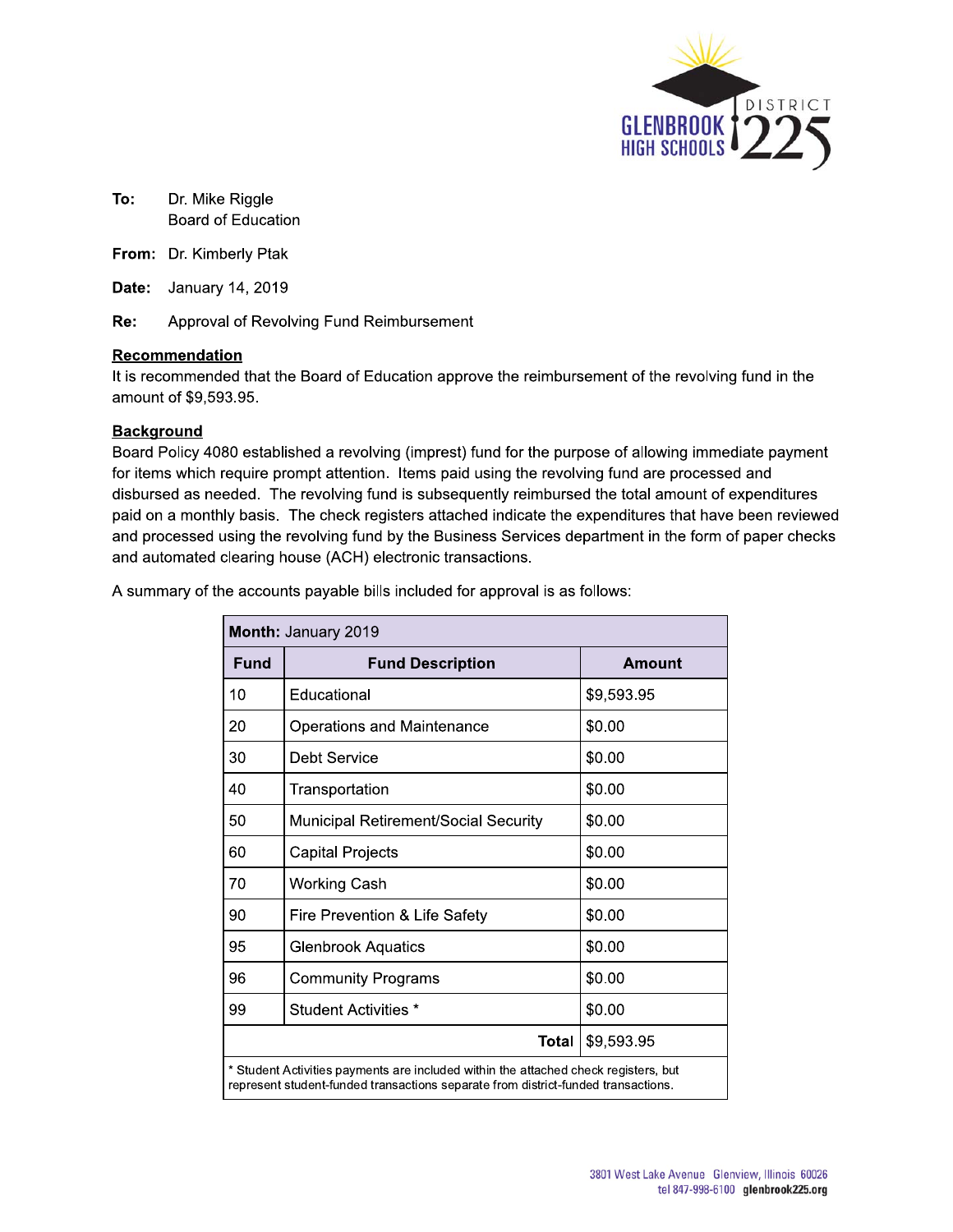#### NORTHFIELD TOWNSHIP HIGH SCHOOL DISTRICT NO. 225 **REIMBURSEMENT OF REVOLVING FUND**

WHEREAS, Illinois School Code (105 ILCS 5/10-20.19) permits a school board to establish revolving funds to meet various minor and routine immediate expenses between meetings of the school board, provided such funds are in the possession of an appropriately bonded employee and subject to regular annual audit by licensed public accountants and other such examinations as the school board shall deem advisable and kept in accordance with rules of the Illinois State Board of Education; and

WHEREAS, pursuant to Board Policy 4080, this Board has established such a Revolving Fund under the control of the Assistant Superintendent for Business Services / CSBO, who is properly bonded; and

WHEREAS, pursuant to Board Policy 4080, all expenditures from the Revolving Fund shall be chargeable to a specific budgetary item and a monthly report and annual summary of all receipts and expenditures shall be submitted to the Board; and

WHEREAS, pursuant to Board Policy 4080, this Board is to make a monthly reimbursement to the Revolving Fund equal to the total expenditures of the previous month; and

WHEREAS, the Board has reviewed the monthly report of receipts and expenditures of the Revolving Fund and the recommended budgetary item attribution from the Assistant Superintendent for **Business Services / CSBO;** 

NOW, THEREFORE Be it Resolved by the Board of Education of Northfield Township High School District No. 225, Cook County, Illinois, as follows:

The Board approves the monthly Revolving Fund report as presented and Section 1: attached hereto.

Section 2: General revenues of the District in the amount of \$9,593.95 shall be deposited into the Revolving Fund of the District as reimbursement for the previous month's expenditures.

Section 3: This Resolution shall be in full force and effect upon its adoption.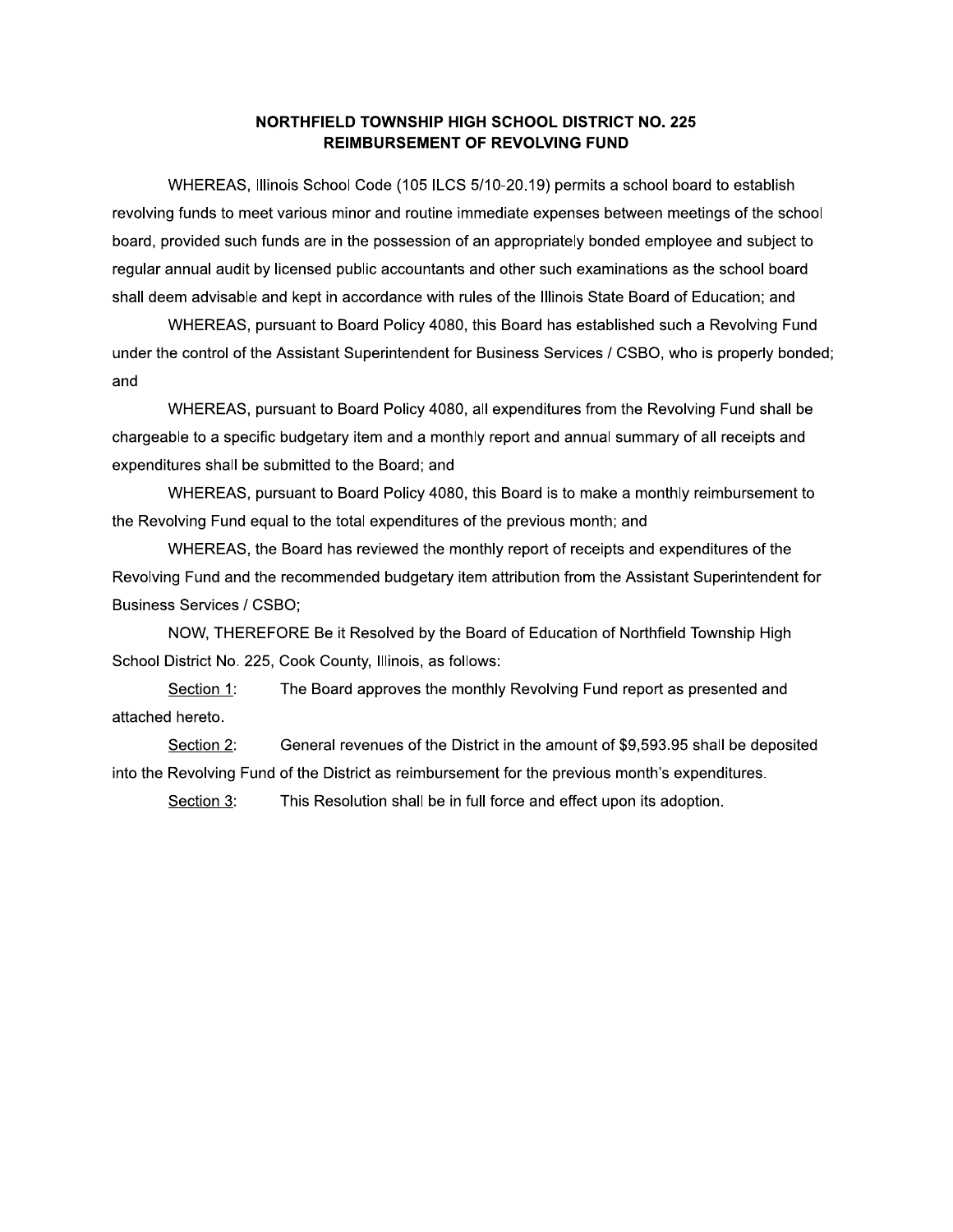|          | Upon motion by Member | to adopt the above Board Order, seconded by                     |
|----------|-----------------------|-----------------------------------------------------------------|
| Member   |                       | , a roll call vote was taken, and the Members voted as follows: |
| AYES:    |                       |                                                                 |
| NAYS:    |                       |                                                                 |
| ABSTAIN: |                       |                                                                 |
| ABSENT:  |                       |                                                                 |

The President declared the Motion duly carried this 14th day of January, 2019.

BOARD OF EDUCATION OF NORTHFIELD TOWNSHIP HIGH SCHOOL DISTRICT NO. 225, COOK COUNTY, ILLINOIS

By:

Skip Shein President, Board of Education

ATTEST:

Rosanne Williamson Secretary, Board of Education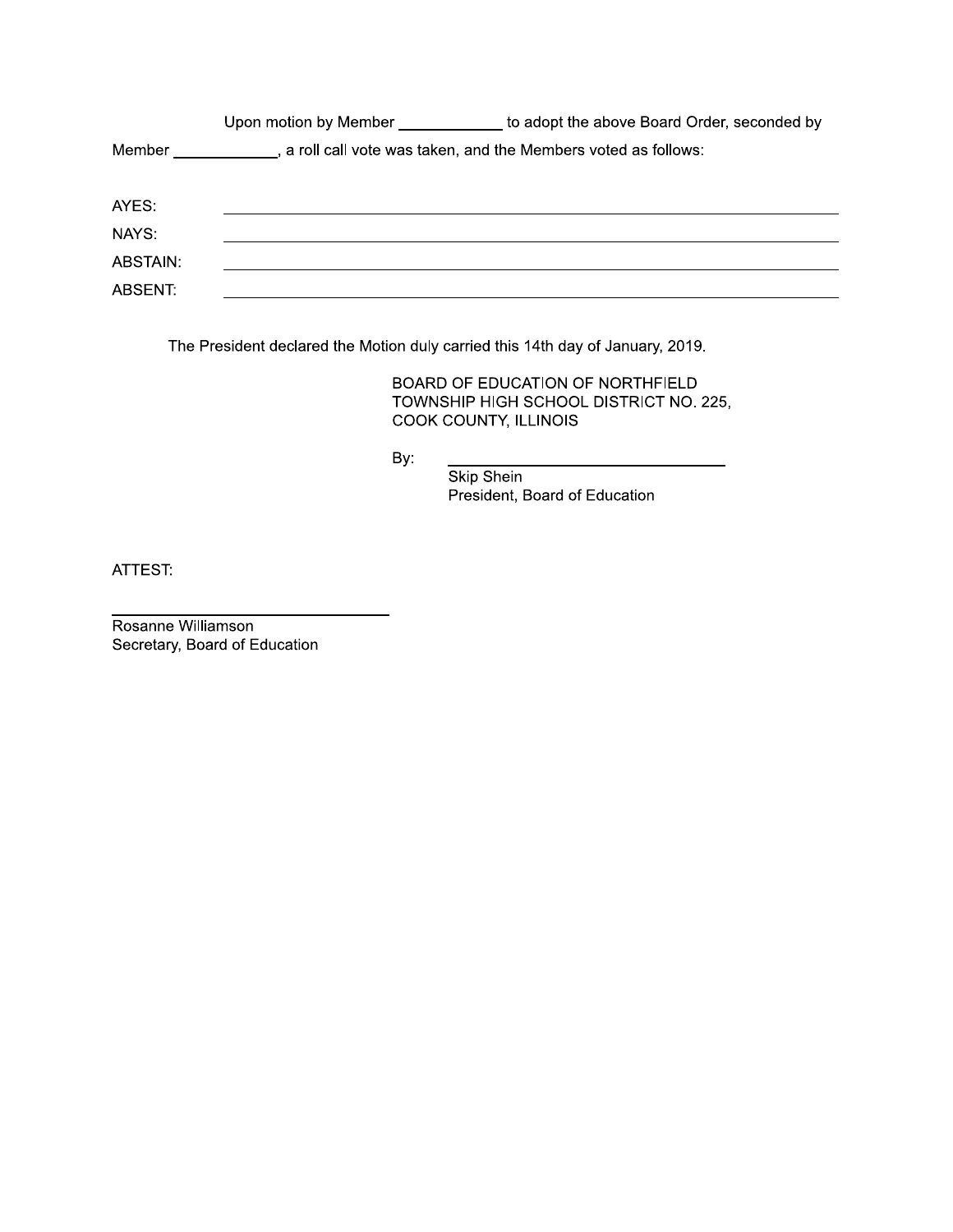|                       |                           | AP Run: AP-R-12/07/2018 ---- Post Date: 2018-12-07 - AP Run Type: R |                      |                     |                               |                              | <b>Glenbrook High School District 225</b> |                            |
|-----------------------|---------------------------|---------------------------------------------------------------------|----------------------|---------------------|-------------------------------|------------------------------|-------------------------------------------|----------------------------|
| <b>Check Date</b>     | <b>Check Number</b>       | <b>Payment Type</b>                                                 | <b>Name</b>          |                     |                               |                              |                                           | <b>Check Amount</b>        |
| 12/07/2018            | 32236                     | Check                                                               | Gravel, Raoul J, III |                     |                               |                              |                                           | 1,540.51                   |
| <b>Invoice Number</b> | <b>Description</b>        |                                                                     |                      | <b>Invoice Date</b> | <b>Invoice Amount Account</b> |                              |                                           | <b>Amount</b>              |
| <b>Fall2018</b>       | Reimbursement - Fall 2018 | Employee Reimbursement - Administrator Tuition                      |                      | 12/04/2018          | 1,540.51                      |                              |                                           |                            |
|                       |                           |                                                                     |                      |                     |                               | 10 E 100 2210 2300 10 002210 |                                           | 1,540.51                   |
|                       |                           |                                                                     |                      |                     |                               | Administraton                |                                           | Improvement Of Instruction |
| 12/07/2018            | 32237                     | Check                                                               | Manly, Ryan M        |                     |                               |                              |                                           | 360.00                     |
| <b>Invoice Number</b> | <b>Description</b>        |                                                                     |                      | <b>Invoice Date</b> | <b>Invoice Amount Account</b> |                              |                                           | <b>Amount</b>              |
| TuitionSummer18       |                           | Employee Reimbursement - Tuition Summer 18                          |                      | 12/04/2018          | 360.00                        |                              |                                           |                            |
|                       |                           |                                                                     |                      |                     |                               | 10 E 100 2210 2302 10 002210 |                                           | 360.00                     |
|                       |                           |                                                                     |                      |                     |                               | Administraton                |                                           | Improvement Of Instruction |
|                       |                           |                                                                     |                      |                     |                               |                              | Total:                                    | \$1,900.51                 |
|                       |                           |                                                                     |                      |                     |                               |                              | AP-R-12/07/2018 Summary                   |                            |

| <b>Type</b>        | Count | <b>Amount</b> |
|--------------------|-------|---------------|
| Regular            | 2     | 1.900.51      |
| <b>ACH Checks:</b> | Ω     | 0.00          |
| Wire Transfers:    | 0     | 0.00          |
| Total:             | 2     | \$1,900.51    |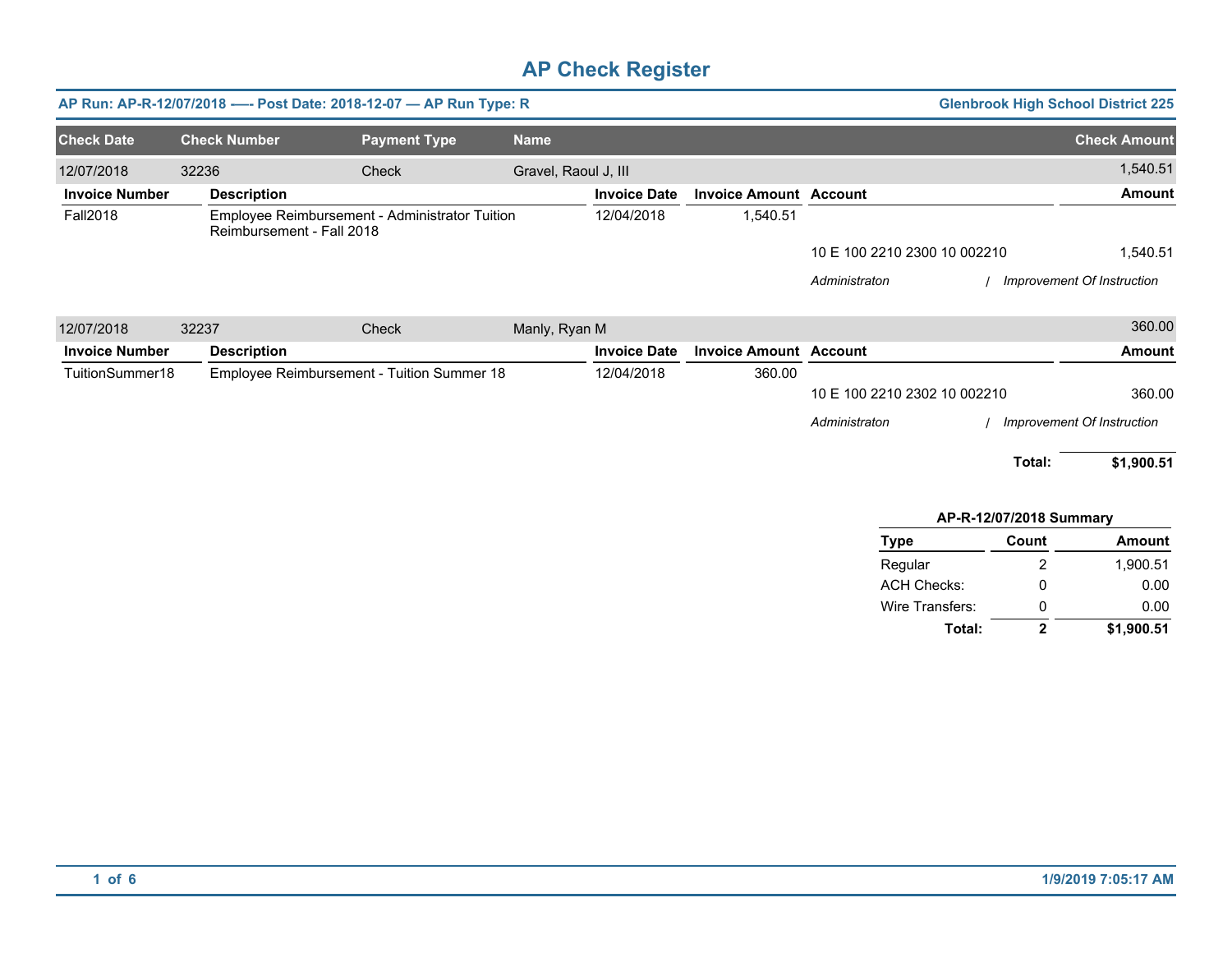| AP Run: AP-R-12/12/2018 ---- Post Date: 2018-12-12 - AP Run Type: R |                     |                                                                      |             |                                          |                               |                                                               | <b>Glenbrook High School District 225</b> |                     |
|---------------------------------------------------------------------|---------------------|----------------------------------------------------------------------|-------------|------------------------------------------|-------------------------------|---------------------------------------------------------------|-------------------------------------------|---------------------|
| <b>Check Date</b>                                                   | <b>Check Number</b> | <b>Payment Type</b>                                                  | <b>Name</b> |                                          |                               |                                                               |                                           | <b>Check Amount</b> |
| 12/12/2018                                                          | 32239               | Check                                                                |             | Metropolitan Mathematics Club of Chicago |                               |                                                               |                                           | 294.00              |
| <b>Invoice Number</b>                                               | <b>Description</b>  |                                                                      |             | <b>Invoice Date</b>                      | <b>Invoice Amount Account</b> |                                                               |                                           | <b>Amount</b>       |
| 12142018                                                            |                     | Glenbrook North - Magnificent Mathematics Dinner 12/14/18 12/14/2018 |             |                                          | 294.00                        | 10 E 200 1130 3320 20 001040<br>Glenbrook North High School / | <b>Mathematics</b><br>Total:              | 294.00<br>\$294.00  |
|                                                                     |                     |                                                                      |             |                                          |                               |                                                               | AP-R-12/12/2018 Summary                   |                     |
|                                                                     |                     |                                                                      |             |                                          |                               | Type                                                          | Count                                     | <b>Amount</b>       |
|                                                                     |                     |                                                                      |             |                                          |                               | Regular                                                       |                                           | 294.00              |
|                                                                     |                     |                                                                      |             |                                          |                               | <b>ACH Checks:</b>                                            | 0                                         | 0.00                |

**Total:**

0 **1**

**\$294.00**

0.00

Wire Transfers: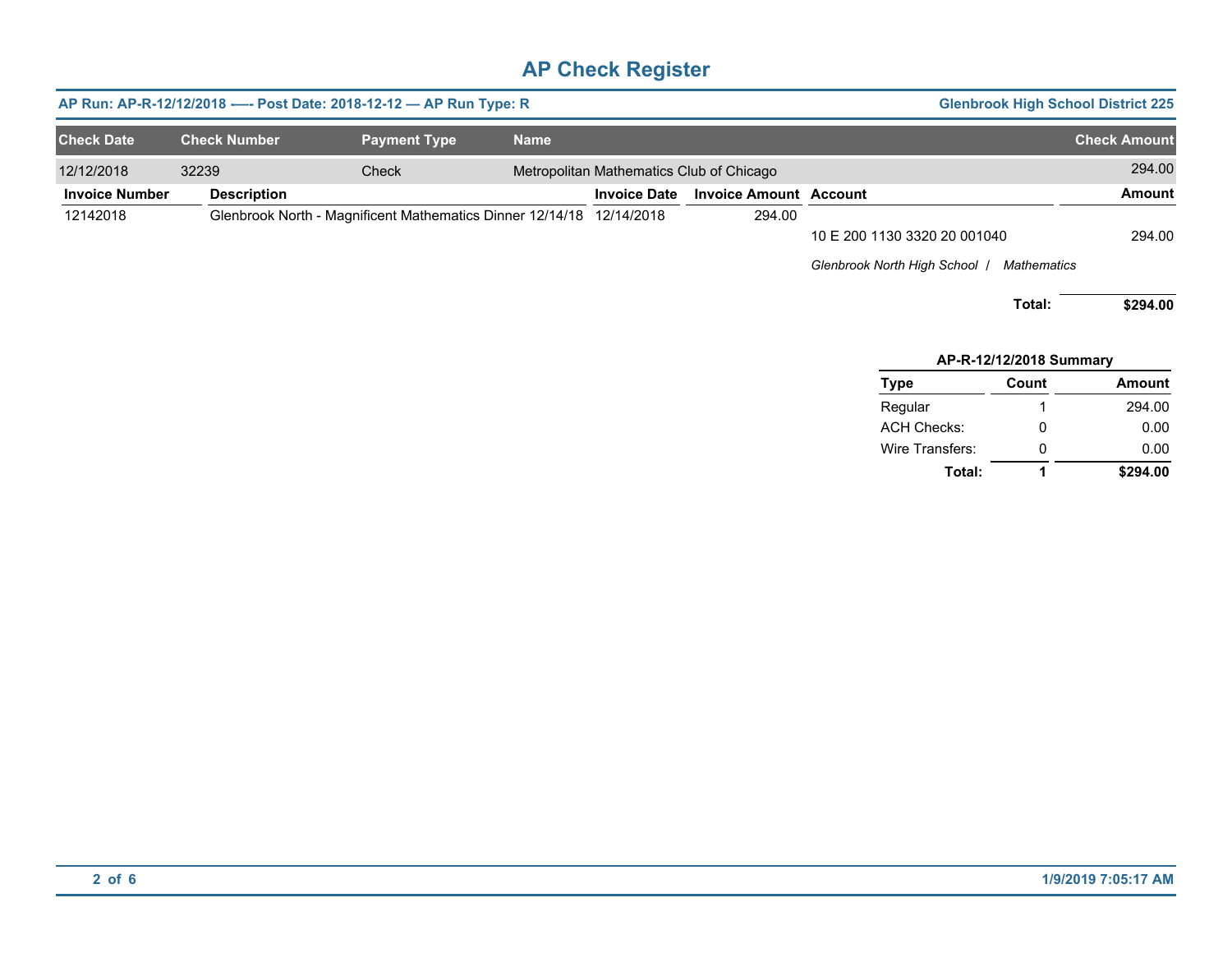|                       |                     | AP Run: AP-R-12/12/2018b ---- Post Date: 2018-12-12 - AP Run Type: R |             |                     |                               |                              |                            | <b>Glenbrook High School District 225</b> |
|-----------------------|---------------------|----------------------------------------------------------------------|-------------|---------------------|-------------------------------|------------------------------|----------------------------|-------------------------------------------|
| <b>Check Date</b>     | <b>Check Number</b> | <b>Payment Type</b>                                                  | <b>Name</b> |                     |                               |                              |                            | <b>Check Amount</b>                       |
| 12/12/2018            | 32238               | Check                                                                | Citi Cards  |                     |                               |                              |                            | 542.87                                    |
| <b>Invoice Number</b> | <b>Description</b>  |                                                                      |             | <b>Invoice Date</b> | <b>Invoice Amount Account</b> |                              |                            | <b>Amount</b>                             |
| 1766 Oct 2018         |                     | October 2018 Statement - Final Payment                               |             | 10/15/2018          | 542.87                        |                              |                            |                                           |
|                       |                     |                                                                      |             |                     |                               | 10 E 100 2520 3171 10 002520 |                            | 36.30                                     |
|                       |                     |                                                                      |             |                     |                               | Administraton                | Fiscal Services            |                                           |
|                       |                     |                                                                      |             |                     |                               | 10 E 100 2660 4900 10 002660 |                            | 506.57                                    |
|                       |                     |                                                                      |             |                     |                               | Administraton                | <b>Technology Services</b> |                                           |
|                       |                     |                                                                      |             |                     |                               |                              | Total:                     | \$542.87                                  |
|                       |                     |                                                                      |             |                     |                               |                              | AP-R-12/12/2018b Summary   |                                           |
|                       |                     |                                                                      |             |                     |                               | <b>Type</b>                  | Count                      | <b>Amount</b>                             |
|                       |                     |                                                                      |             |                     |                               | Regular                      |                            | 542.87                                    |
|                       |                     |                                                                      |             |                     |                               | <b>ACH Checks:</b>           | 0                          | 0.00                                      |
|                       |                     |                                                                      |             |                     |                               | Wire Transfers:              | 0                          | 0.00                                      |
|                       |                     |                                                                      |             |                     |                               | Total:                       | 1                          | \$542.87                                  |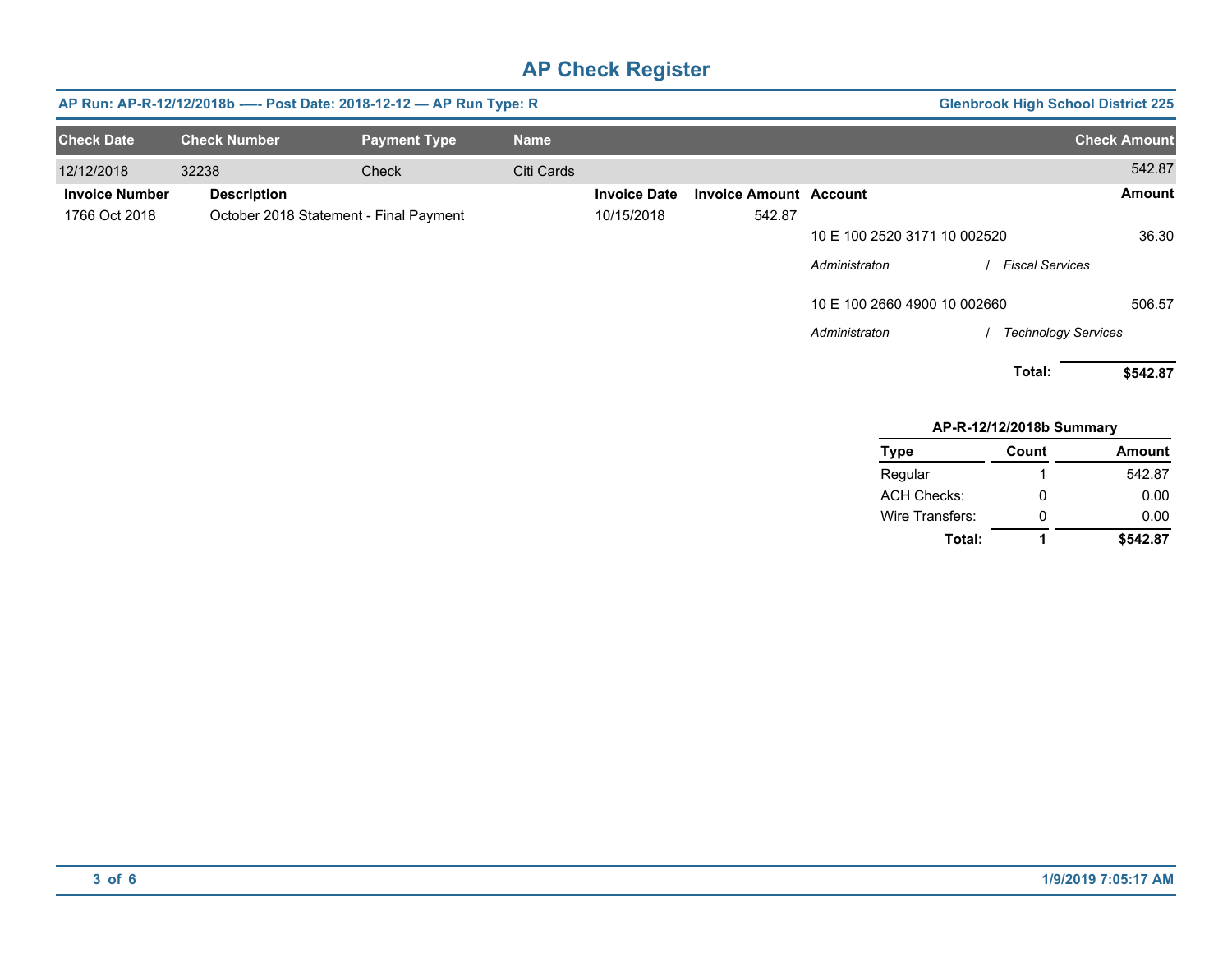|                       | AP Run: AP-R-12/12/2018c - - - Post Date: 2018-12-12 - AP Run Type: R |                                             |                             | <b>Glenbrook High School District 225</b> |                               |                              |                           |                     |
|-----------------------|-----------------------------------------------------------------------|---------------------------------------------|-----------------------------|-------------------------------------------|-------------------------------|------------------------------|---------------------------|---------------------|
| <b>Check Date</b>     | <b>Check Number</b>                                                   | <b>Payment Type</b>                         | <b>Name</b>                 |                                           |                               |                              |                           | <b>Check Amount</b> |
| 12/12/2018            | 32240                                                                 | Check                                       | <b>BWP &amp; Associates</b> |                                           |                               |                              |                           | 6,547.05            |
| <b>Invoice Number</b> | <b>Description</b>                                                    |                                             |                             | <b>Invoice Date</b>                       | <b>Invoice Amount Account</b> |                              |                           | Amount              |
| 1583                  |                                                                       | Professional Fees for Superintendent Search |                             | 09/21/2018                                | 6,547.05                      |                              |                           |                     |
|                       |                                                                       |                                             |                             |                                           |                               | 10 E 100 2310 3190 10 002310 |                           | 6,547.05            |
|                       |                                                                       |                                             |                             |                                           |                               | Administraton                | <b>Board of Education</b> |                     |
|                       |                                                                       |                                             |                             |                                           |                               |                              | Total:                    | \$6,547.05          |
|                       |                                                                       |                                             |                             |                                           |                               |                              | AP-R-12/12/2018c Summary  |                     |
|                       |                                                                       |                                             |                             |                                           |                               | <b>Type</b>                  | Count                     | <b>Amount</b>       |
|                       |                                                                       |                                             |                             |                                           |                               | Regular                      |                           | 6,547.05            |
|                       |                                                                       |                                             |                             |                                           |                               | <b>ACH Checks:</b>           | 0                         | 0.00                |
|                       |                                                                       |                                             |                             |                                           |                               | Wire Transfers:              | 0                         | 0.00                |

**Total: 1 \$6,547.05**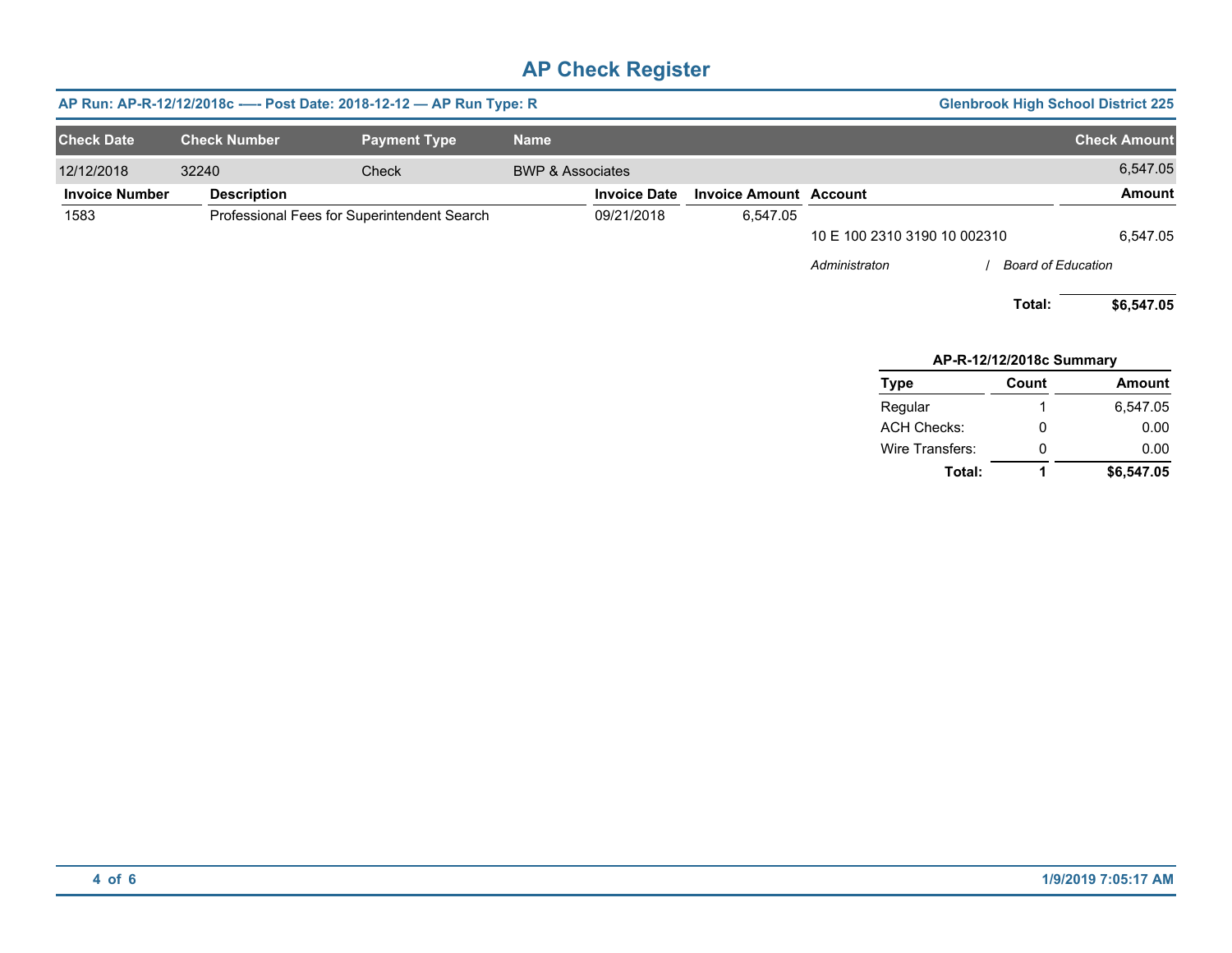|                     | <b>Glenbrook High School District 225</b> |                                                       | AP Run: AP-R-12/13/2018 ---- Post Date: 2018-12-13 - AP Run Type: R |                           |             |                                      |                     |                       |  |
|---------------------|-------------------------------------------|-------------------------------------------------------|---------------------------------------------------------------------|---------------------------|-------------|--------------------------------------|---------------------|-----------------------|--|
| <b>Check Amount</b> |                                           |                                                       |                                                                     |                           | <b>Name</b> | <b>Payment Type</b>                  | <b>Check Number</b> | <b>Check Date</b>     |  |
| 309.52              |                                           |                                                       |                                                                     | Sam's Club/Synchrony Bank |             | Check                                | 32241               | 12/13/2018            |  |
| <b>Amount</b>       |                                           |                                                       | <b>Invoice Amount Account</b>                                       | <b>Invoice Date</b>       |             |                                      | <b>Description</b>  | <b>Invoice Number</b> |  |
|                     |                                           |                                                       | 309.52                                                              | 12/02/2018                |             | FACS & CTE - November 2018 Statement |                     | December 2018         |  |
| 240.53              |                                           | 10 E 200 1400 4100 10 003220                          |                                                                     |                           |             |                                      |                     |                       |  |
|                     |                                           | Glenbrook North High School   CTEI Grant              |                                                                     |                           |             |                                      |                     |                       |  |
| 68.99               |                                           | 10 E 200 1400 4100 20 001425                          |                                                                     |                           |             |                                      |                     |                       |  |
|                     |                                           | Glenbrook North High School   Family/Consumer Science |                                                                     |                           |             |                                      |                     |                       |  |
| \$309.52            | Total:                                    |                                                       |                                                                     |                           |             |                                      |                     |                       |  |
|                     | AP-R-12/13/2018 Summary                   |                                                       |                                                                     |                           |             |                                      |                     |                       |  |
| <b>Amount</b>       | Count                                     | <b>Type</b>                                           |                                                                     |                           |             |                                      |                     |                       |  |
| 309.52              |                                           | Regular                                               |                                                                     |                           |             |                                      |                     |                       |  |
| 0.00                | 0                                         | <b>ACH Checks:</b>                                    |                                                                     |                           |             |                                      |                     |                       |  |
| 0.00                | 0                                         | Wire Transfers:                                       |                                                                     |                           |             |                                      |                     |                       |  |
| \$309.52            |                                           | Total:                                                |                                                                     |                           |             |                                      |                     |                       |  |